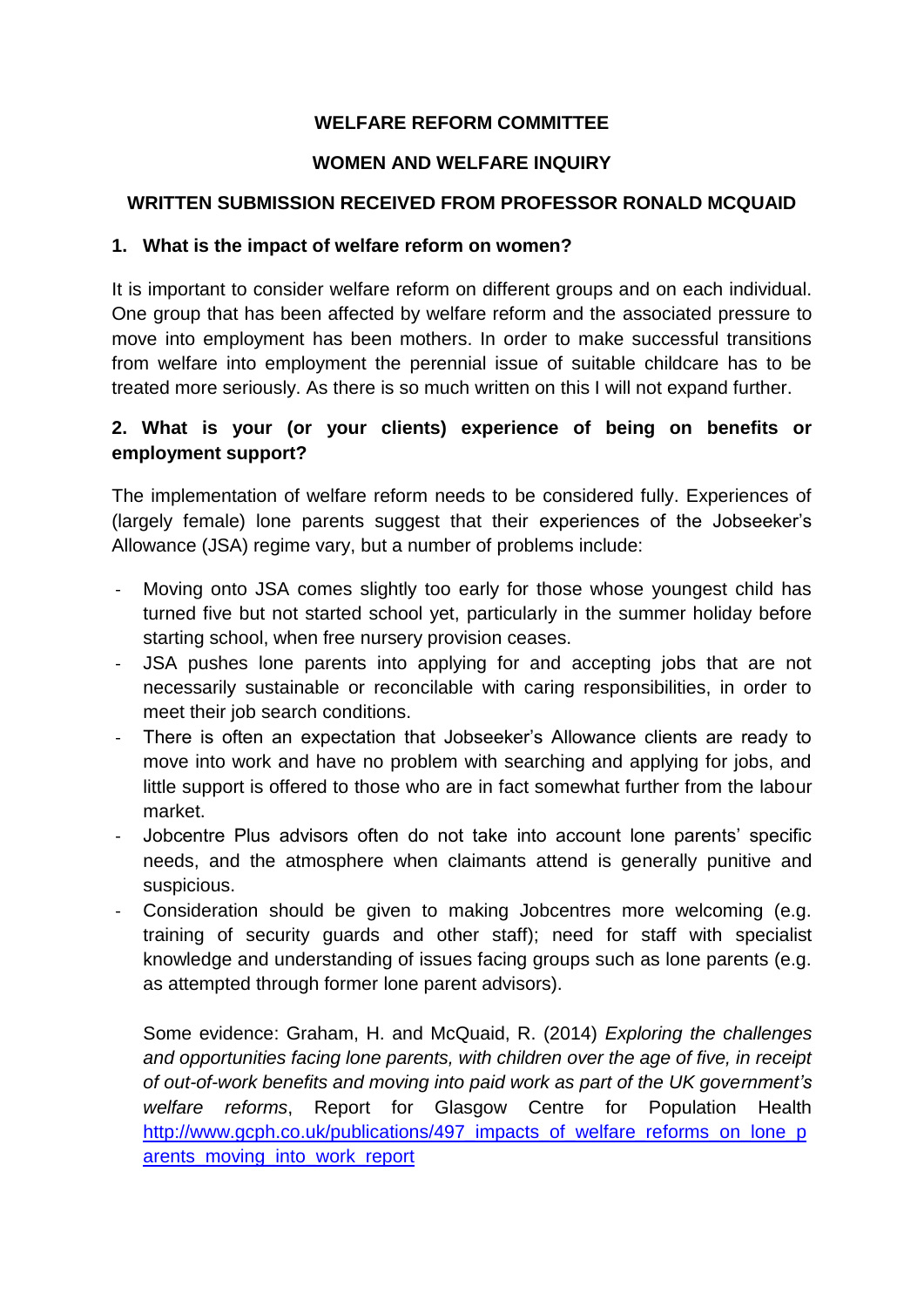#### **3. How has your (or your clients) experience with the benefit system changed in recent years since the introduction of the welfare reforms?**

Based on a qualitative study for the Scottish Government:

- The experience of the transition from Incapacity Benefit to Employment and Support Allowance was stressful for some participants, particularly those who subsequently appealed the initial verdict. Sources of stress included: finding the process itself confusing; the waiting time involved; and unpleasant experiences of the medical or tribunal.
- There was limited support on offer to help recipients of out of work benefits move into work. Some respondents, including those who had moved into work recently reported receiving intensive, personalised and targeted assistance from third sector organisations, which they found more useful.
- Participants reported struggling to make ends meet, particularly in a context of prices of essential items rising faster than benefits.
- The way in which the UK Government has communicated the rationale for welfare reform had a negative impact on participants, who felt unfairly tarnished by stigmatising messages about benefit claimants not wanting to work.
- Communication of the detail of benefit changes by relevant agencies such as the Department for Work and Pensions was also cited as poor. Official correspondence was described as long, confusing, and sometimes conflicting with previous correspondence. This made it difficult for participants to understand the changes and their potential impact.
- There was some geographical variation in access to affordable basic items, which was particularly poor in rural areas. However, this was also an issue for those in urban areas who were not within walking distance of larger and cheaper shops, due to the high expense of bus fares relative to benefit income.

Graham, H., Lister, B., Egdell, V., McQuaid, R. and Raeside, R. (2014) *The Impact of Welfare Reform in Scotland - Tracking Study: Year 1 Findings*, Report to Scottish Government ISBN: 9781784129217 <http://www.scotland.gov.uk/Resource/0046/00463006.pdf> and <http://www.scotland.gov.uk/Publications/2014/11/4167> (report) <http://www.scotland.gov.uk/Publications/2014/11/2826> (research findings) <http://www.scotland.gov.uk/Publications/2014/11/9839> (appendices)

Further reports are to be published later this year.

## **4. Are there any challenges involved in being in receipt of your (your clients) particular benefits?**

See above reports.

**5. What would be your priorities for change when certain benefits / elements of employment support are devolved to Scotland?**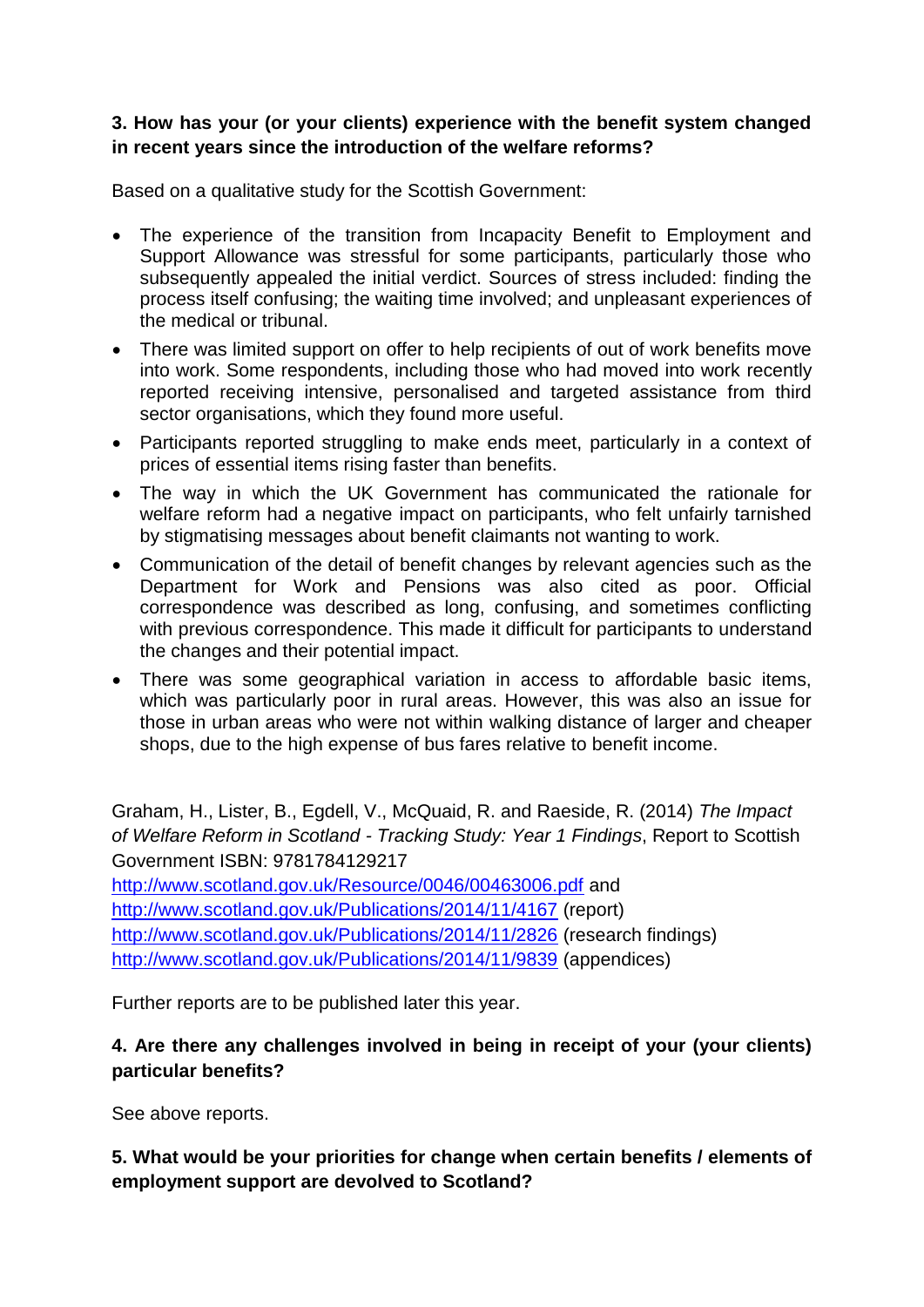1.The Work Programme has had extremely limited success in supporting those with disabilities (both male and female) from welfare into employment. This should be one area of priority for developing suitable policies.

2. For mothers, where relevant, policy lessons from the Working for Family and other programmes should be embedded into employment support (which covered 25,508 clients, with 42,214 children aged below 18, received support from WFF from 2004- 8), including the need to integrate childcare and employability support and avoid low delivery levels in the early stages of a programme.

McQuaid R.W., Bond, S. and V. Fuertes (2009) *Working for Families Fund Evaluation (2004-08)*, Scottish Government, Edinburgh (ISBN 978 0 7559 7298 2) <http://www.scotland.gov.uk/Publications/2009/04/20092521/0>

3. For lone parents and other mothers seeking to move from welfare to employment, some policy issues are the need for:

**Improving inter-departmental co-operation**, and addressing the institutionalised 'silo' thinking that characterises different department's approaches to childcare.

**Developing a realistic and sustainable funding model**, review funding policies (e.g. tax credits) and overall funding of childcare to improve stability and development of childcare provision, as well as choice for parents.

**Increasing the supply of childcare** for all age groups, with attention and resources focused on the high cost of care for younger children (under 2s) and the limited preand after-school facilities.

**Better aligning of childcare provision with the needs of working mothers**, the government should co-ordinate and support a childcare sector that offers a range of affordable childcare options that cover the necessary hours that would enable all mothers to take up and sustain employment opportunities if they wish to do so.

There is a discontinuity between support for childcare while in training or education, and support for childcare in employment; the transition into employment would be smoother if mothers could expect some continuity in their childcare arrangements, at least for a temporary period.

**Improving holistic support to find, maintain and progress in employment**, including through sharing examples of good practice in providing employability services to parents that deal with the full range of issues facing parents (particularly those offering holistic types of service). Consider using 'key worker' support where mothers can liaise with one key worker who can link them to the various forms of support required (although a single key worker may not always be appropriate). Increase the availability of initiatives offering holistic, childcare sensitive services (both in existing initiatives and new initiatives).